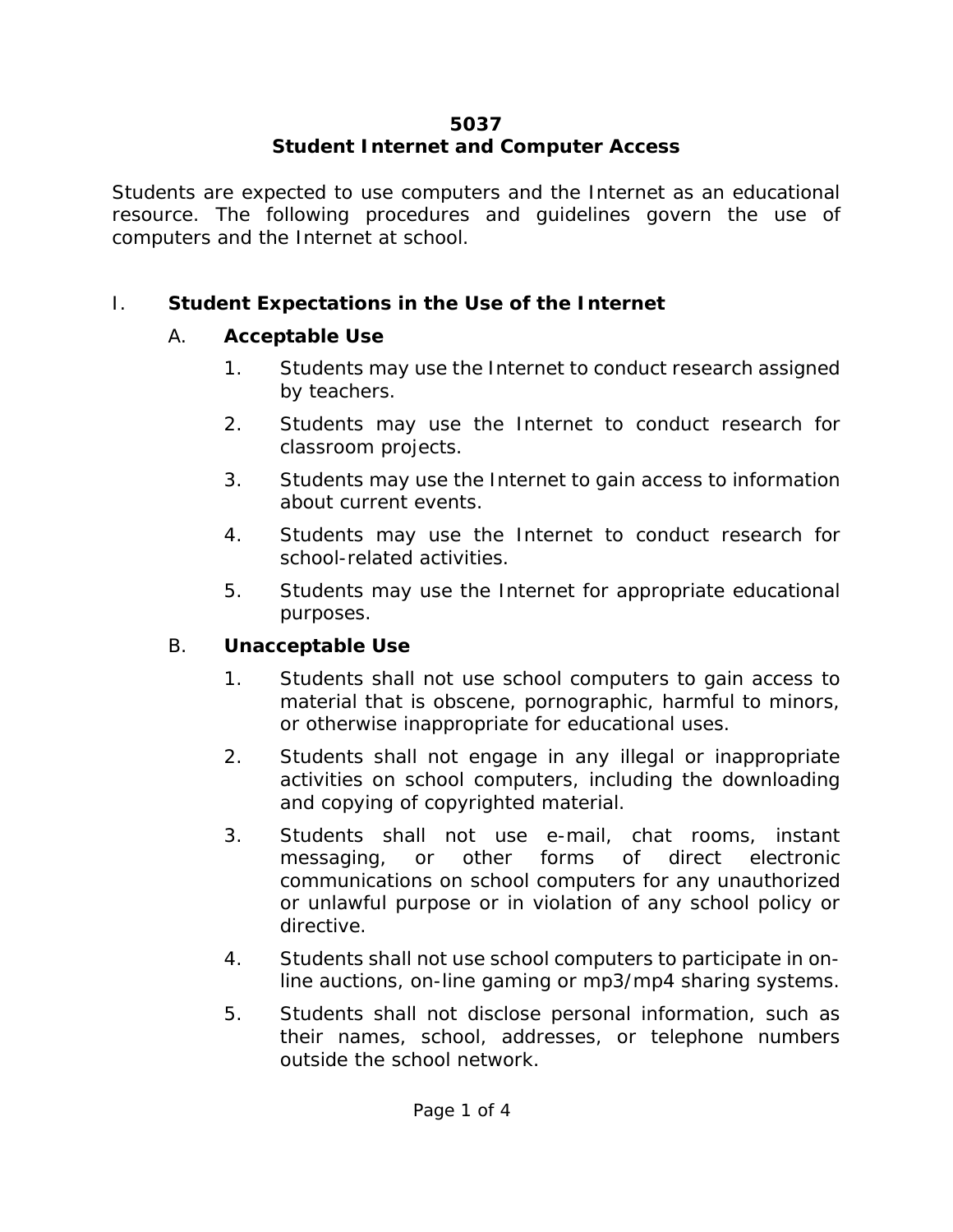- 6. Students shall not use school computers for commercial advertising or political advocacy of any kind without the express written permission of the system administrator.
- 7. Students shall not publish web pages that purport to represent the school district or the work of students at the school district without the express written permission of the system administrator.
- 8. Students shall not erase, rename or make unusable anyone else's computer files, programs or disks.
- 9. Students shall not share their passwords with fellow students, school volunteers or any other individuals, and shall not use, or try to discover, another user's password.
- 10. Students shall not copy, change or transfer any software or documentation provided by the school district, teachers or another student without permission from the system administrator.
- 11. Students shall not write, produce, generate, copy, propagate or attempt to introduce any computer code designed to self-replicate, damage, or otherwise hinder the performance of any computer's memory, file system, or software. Such software is often called, but is not limited to, a bug, virus, worm, or Trojan Horse.
- 12. Students shall not configure or troubleshoot computers, networks, printers or other associated equipment, except as directed by a teacher or the system administrator.
- 13. Students shall not take home technology equipment (hardware or software) without permission of the system administrator.
- 14. Students shall not forge electronic mail messages or web pages.

#### II. **Enforcement**

## **A. Methods of Enforcement**

1. The district monitors all Internet communications, Internet usage and patterns of Internet usage. Students have no right of privacy to any Internet communications or other electronic files. The computer system is owned by the school district. As with any school property, any electronic files on the system are subject to search and inspection at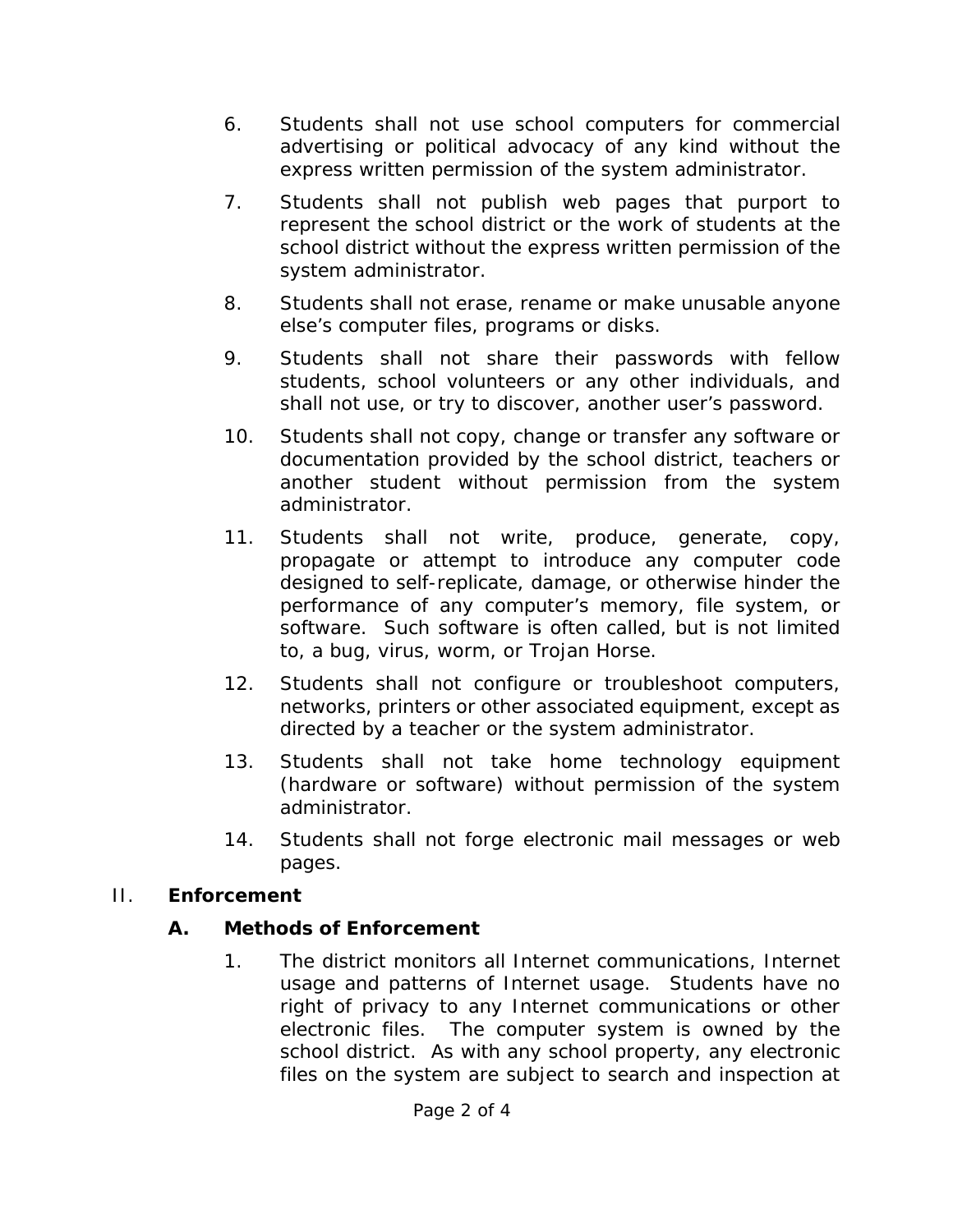any time.

- 2. The school district uses a technology protection measure that blocks access to some Internet sites that are not in accordance with the policy of the school district. Standard use of the Internet utilizes a proxy server-based filter that screens for non-curriculum related pages.
- 3. Due to the nature of filtering technology, the filter may at times filter pages that are appropriate for student research. The system administrator may override the technology protection measure for the student to access a site with legitimate educational value that is wrongly blocked.
- 4. The school district staff will monitor students' use of the Internet through direct supervision and by monitoring Internet use history to ensure enforcement of the policy.

# **B. Consequences for Violation of this Policy**

- 1. Access to the school's computer system and to the Internet is a privilege, not a right. Any violation of school policy and rules may result in:
	- a. Loss of computer privileges;
	- b. Short-term suspension;
	- c. Long-term suspension or expulsion in accordance with the Nebraska Student Discipline Act; and
	- d. Other discipline as school administration and the school board deem appropriate.
- 2. Students who use school computer systems without permission and for non-school purposes may be guilty of a criminal violation and will be prosecuted.

# III. **Children's Online Privacy Protection Act (COPPA)**

- A. The school will not allow companies to collect personal information from children under 13 for commercial purposes. The school will make reasonable efforts to disable advertising in educational computer applications.
- B. This policy allows the school to act as an agent for parents in the collection of information within the school context. The school's use of student information is solely for education purposes.